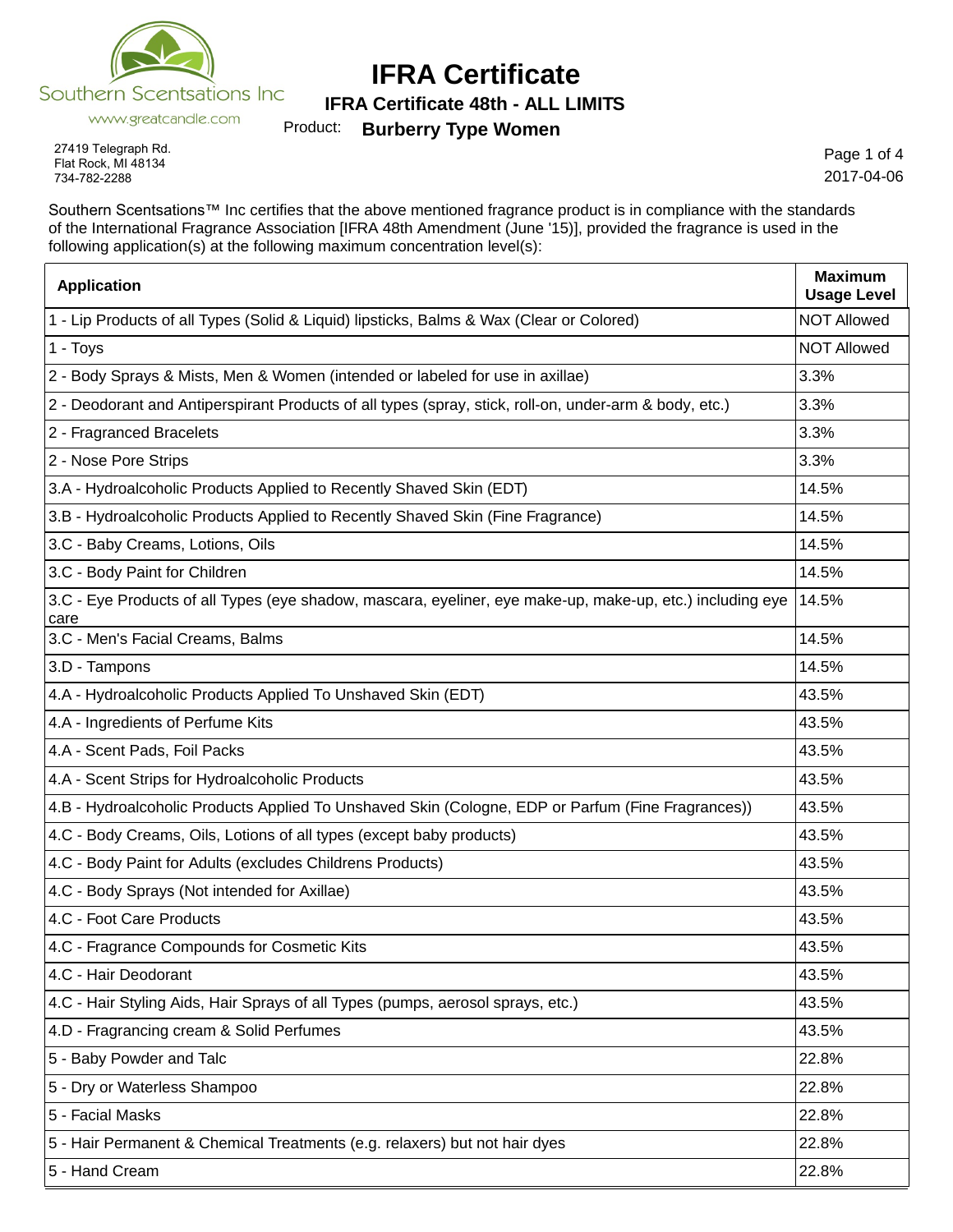

Product: **Burberry Type Women IFRA Certificate 48th - ALL LIMITS**

www.greatcandle.com

27419 Telegraph Rd. Flat Rock, MI 48134 734-782-2288

Page 2 of 4 2017-04-06

| <b>Application</b>                                                                                                | <b>Maximum</b><br><b>Usage Level</b> |
|-------------------------------------------------------------------------------------------------------------------|--------------------------------------|
| 5 - Hand sanitizers                                                                                               | 22.8%                                |
| 5 - Wipes or Refreshing Tissues for Face, Neck, Hands, Body                                                       | 22.8%                                |
| 5 - Women's Facial Creams/Facial Make-up                                                                          | 22.8%                                |
| 6 - Mouthwash, Including Breath Sprays                                                                            | <b>NOT Allowed</b>                   |
| 6 - Toothpaste                                                                                                    | <b>NOT Allowed</b>                   |
| 7.A - Baby Wipes                                                                                                  | 7.3%                                 |
| 7.A - Intimate (Feminine) Wipes                                                                                   | 7.3%                                 |
| 7.A - Toilet Wipes                                                                                                | 7.3%                                 |
| 7.B - Insect Repellent (intended to be applied to the skin)                                                       | 7.3%                                 |
| 8.A - Hair Styling Aids Non-Spray of all types (mousse, gels, leave-in conditioners)                              | 3.2%                                 |
| 8.A - Make-up Removers of all types (not including face cleansers)                                                | 3.2%                                 |
| 8.A - Nail Care                                                                                                   | 3.2%                                 |
| 8.A - Powders & Talcs, All Types (Except baby Powders & Talcs)                                                    | 3.2%                                 |
| 8.B - Hair Dyes                                                                                                   | 3.2%                                 |
| 9.A - Bath Gels, Foams, Mousses, Salts, Oils & other products added to bathwater                                  | 8.1%                                 |
| 9.A - Body Washes of all types (including baby washes) & Shower Gels of all Type                                  | 8.1%                                 |
| 9.A - Conditioner (Rinse-Off)                                                                                     | 8.1%                                 |
| 9.A - Depilatory, all (including Body Waxes for mechanical hair removal)                                          | 8.1%                                 |
| 9.A - Face Cleansers of all types (washes, gels, scrubs, etc.)                                                    | 8.1%                                 |
| 9.A - Shampoos of all types (including baby shampoos)                                                             | 8.1%                                 |
| 9.A - Shaving Creams of all types (stick, gels, foams, etc.)                                                      | 8.1%                                 |
| 9.A - Soap Liquid & Bar (Toilet Soap)                                                                             | 8.1%                                 |
| 9.B - Feminine Hygiene - Pads & Liners                                                                            | 8.1%                                 |
| 9.B - Toilet Paper                                                                                                | 8.1%                                 |
| 9.B - Wheat Bags                                                                                                  | 8.1%                                 |
| 9.C - Air fresheners sprays (incl. Room Sprays, Aerosols & Pump; excl. deodorant, hair styling aids, &<br>animal) | 8.1%                                 |
| 9.C - Facial Tissues, Napkins & Paper Towels                                                                      | 8.1%                                 |
| 10.A - Dry Cleaning Kits                                                                                          | 4.0%                                 |
| 10.A - Fabric Softeners of all types including fabric softener sheets                                             | 4.0%                                 |
| 10.A - Hand Dishwashing Detergent including concentrates                                                          | 4.0%                                 |
| 10.A - Handwash Laundry Detergents of all types inluding concentrates                                             | 4.0%                                 |
| 10.A - Hard Surface Cleaners (Bathroom & Kitchen Cleansers & Furniture polish, etc.)                              | 4.0%                                 |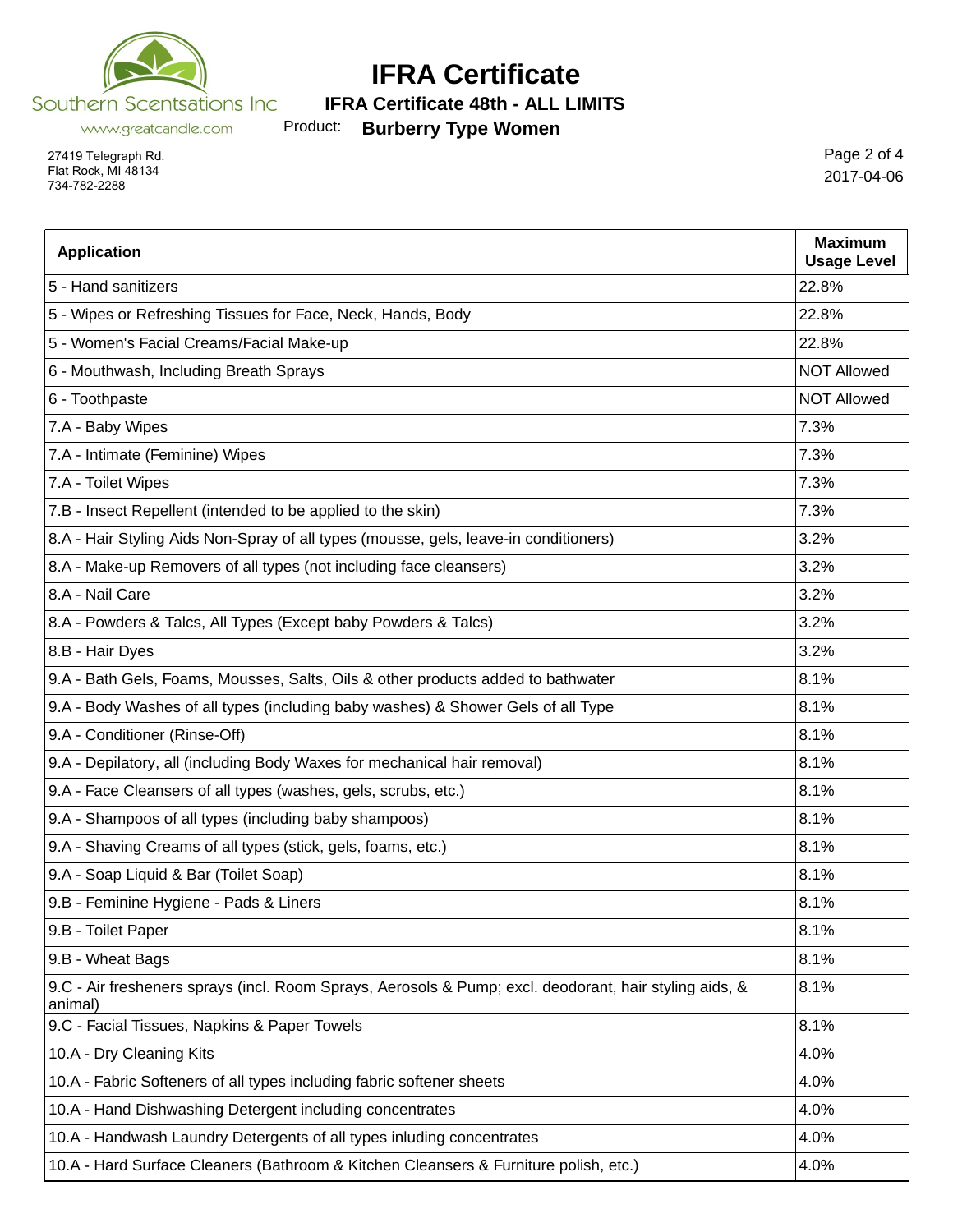

**IFRA Certificate 48th - ALL LIMITS**

Product: **Burberry Type Women**

27419 Telegraph Rd. Flat Rock, MI 48134 734-782-2288

Page 3 of 4 2017-04-06

| <b>Application</b>                                                                                                                     | <b>Maximum</b><br><b>Usage Level</b> |
|----------------------------------------------------------------------------------------------------------------------------------------|--------------------------------------|
| 10.A - Machine Wash Laundry Detergent & Bleach (liquids, powders, tablets, etc.) including laundry bleach<br>and concentrates          | 4.0%                                 |
| 10.A - Other Household Cleaning Products (fabric, soft surface & Carpet Cleaners)                                                      | 4.0%                                 |
| 10.A - Shampoos for pets                                                                                                               | 4.0%                                 |
| 10.B - Diapers                                                                                                                         | 4.0%                                 |
| 10.B - Scented Gloves or Socks                                                                                                         | 4.0%                                 |
| 10.B - Toilet seat wipes                                                                                                               | 4.0%                                 |
| 11 - Air Delivery Systems (Automated or with Manual Activator) with no contact with dispensing port.                                   | No Restriction                       |
| 11 - Air Fresheners (Solids, Liquid or Closed systems). Excluding Manual Deliver Room Spray Products                                   | No Restriction                       |
| 11 - All Non-Skin, or incidental skin, Contact                                                                                         | No Restriction                       |
| 11 - Animal sprays & Cat Litter                                                                                                        | No Restriction                       |
| 11 - Candles                                                                                                                           | No Restriction                       |
| 11 - Concentrated Aerosol Air Fresheners for metered systems                                                                           | No Restriction                       |
| 11 - Deodorizers/Maskers not intended for skin contact (Fabric drying machine deodorizers, carpet powders) No Restriction              |                                      |
| 11 - Floor Wax                                                                                                                         | No Restriction                       |
| 11 - Fuels & Paints                                                                                                                    | No Restriction                       |
| 11 - Insecticides (mosquito coil, paper, electrical, for clothing) excluding aerosols                                                  | No Restriction                       |
| 11 - Joss Sticks, Incense, Crystals/Stones, Blotters, Sachets & Fragrance Lamp Ring                                                    | No Restriction                       |
| 11 - Liquid Air Freshener Refills (Cartridge & Non-Cartridge Systems)                                                                  | No Restriction                       |
| 11 - Machine Dishwash detergent and deodorizers                                                                                        | No Restriction                       |
| 11 - Machine only Laundry Detergent (e.g. liquitabs)                                                                                   | No Restriction                       |
| 11 - Odored Distilled Water (that can be added to steam irons)                                                                         | No Restriction                       |
| 11 - Plastic Articles (excluding toys)                                                                                                 | No Restriction                       |
| 11 - Reed Diffusers & Liquid Refills (Cartridge & Non-Cartridge Systems)                                                               | No Restriction                       |
| 11 - Scent delivery systems using dry air technology that releases a fragrance without sprays, aerosols or<br>heated oils              | No Restriction                       |
| 11 - Scent Pack                                                                                                                        | No Restriction                       |
| 11 - Scratch and Sniff                                                                                                                 | No Restriction                       |
| 11 - Shoe Polishes                                                                                                                     | No Restriction                       |
| 11 - Toilet Blocks                                                                                                                     | No Restriction                       |
| 11 - Treated Textiles (starch sprays, fabric treated with fragrance after wash, deodorizers for textiles, tights<br>with moisturizers) | No Restriction                       |